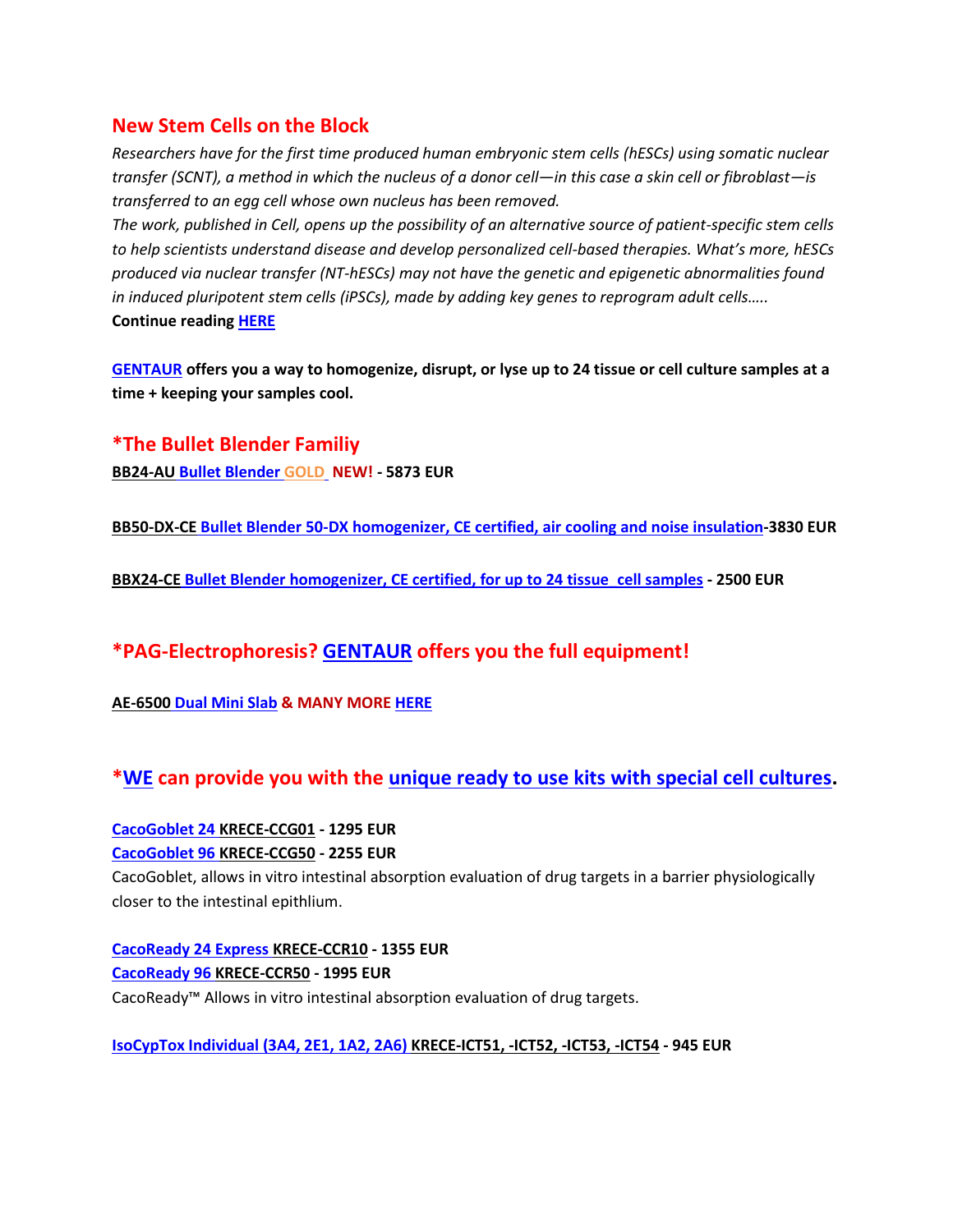IsoCyp-Tox allows in vitro detection and screening of biotransformation-mediated toxicity of lead and drug targets in just one single experiment.

**Belgium :**

**GENTAUR Belgium BVBA BE0473327336 Voortstraat 49, 1910 Kampenhout BELGIUM Tel 0032 16 58 90 45 Fax 0032 16 50 90 45 lieven@gentaur.com**

**U.S.A Genprice Inc. Tel (408)350 0488 Tel (718)513-2983 before 9 a.m. for shipping questions Fax (408)748-1826 3333 Bowers Avenue, Suite 130 Santa Clara, CA 95054 sales@genprice.com**

**Bulgaria : GENTAUR BULGARIA 53, Graf Ignatiev Str. ent.V, fl. 2 Sofia 1000 Tel 0035929830070 Fax 0035929830072 [sofia@gentaur.com](mailto:sofia@gentaur.com)**

**Nederland : GENTAUR Nederland BV kuiper1, 5521 DG Eersel Tel 0208-080893 Fax 0497-517897 nl@gentaur.com** 

**U.K :** 

**GENTAUR Ltd. Howard Frank Turnberry House 1404-1410 High Road Whetstone London N20 9BH Tel: 020 3393 8531 Fax: 020 8445 9411 e-mail: uk@gentaur.com** 

**France : GENTAUR France SARL 9, rue Lagrange, 75005 Paris Tel 01 43 25 01 50 Fax 01 43 25 01 60 RCS Paris B 484 237 888 SIRET 48423788800017 RIB 30004 00187 00010092253 10 BNP PARIBAS PARIS PL MAUBERT BIC BNPAFRPPPRG**